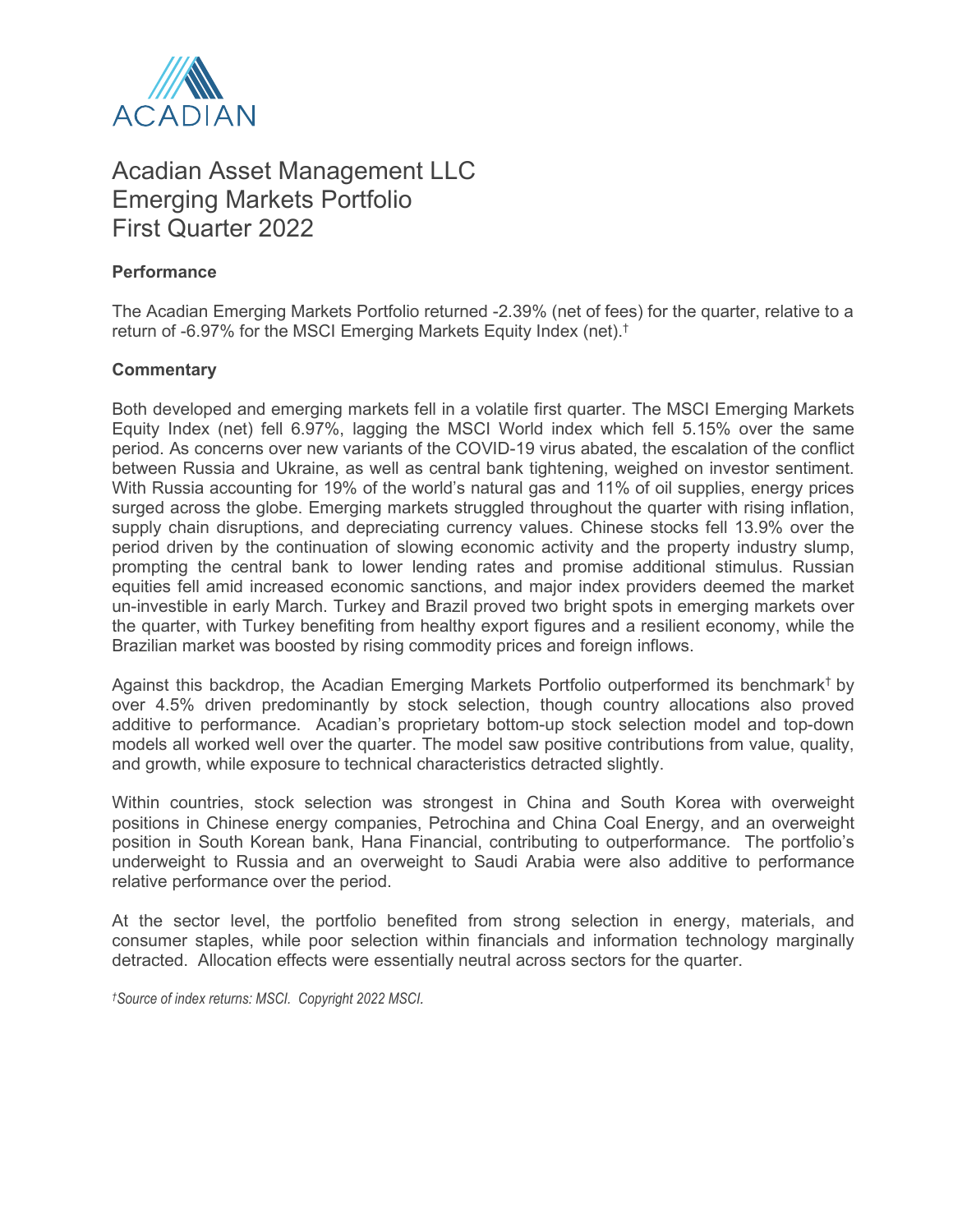

## **Outlook**

Looking ahead, we see several challenges facing the global economy. Inflation has risen to levels not seen in many years. Supply chains remain stressed. Energy prices, which had already been rebounding from pandemic-era lows, have surged in the wake of Russia's invasion of Ukraine, and certain commodities – particularly energy and food – are, or soon may be, under significant strain from the war. COVID-19 remains in the news, with a new BA.2 variant prompting another wave of infections. These challenges arise in the context of a global economy that was, in many regions, continuing to recover from pandemic-related pressures. So far at least, the evidence suggests further expansion, albeit at a moderating pace, and amid increasing speculation about recession risk.

Whereas developed markets are mostly embarking on – or at least contemplating – tightening programs, China is increasing its stimulus in an attempt to spur flagging growth at a time of weak consumption. Additionally, China has been implementing lockdowns from Covid outbreaks that will materially affect growth, depending on the region and length of the lockdown.

Within EM, commodity-exporting countries such as Brazil that are otherwise insulated from the Ukraine war should reap advantages of higher prices. Russia has begun selling discounted oil to China and India. Countries in the region near Ukraine could suffer significant disruption in logistics, supply chain, and trading arrangements, along with a heavy flow of refugees from the war. Africa and the Middle East, which are reliant upon imports of wheat from Russia and Ukraine (the world's largest and fifth-largest exporters, respectively), may face shortages of food, prompting warnings from the UN of famine, migration, and unrest.

Acadian's Emerging Markets strategy is navigating the current market environment quite well.  The breadth of Acadian's stock-selection models has continued to result in robust bottom-up stock selection alpha while successfully incorporating and navigating macro risks. We are continuing to closely monitor related developments in Russia, including any additional sanctions.